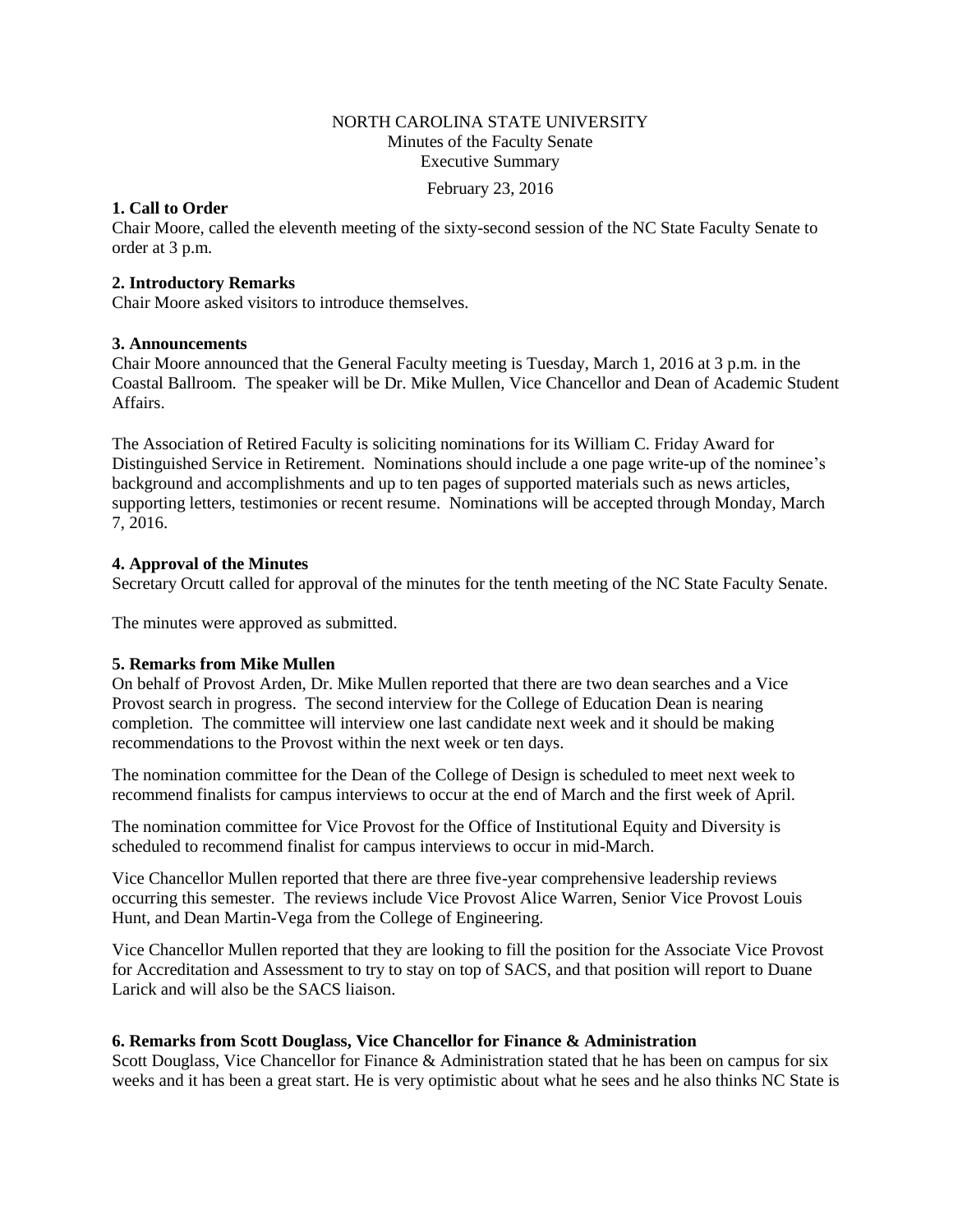a great institution. Douglas said the mission as the Chancellor has talked about it here is one that really excites him because it is about access to students and giving students a chance that they might not have.

# **7. Old/New Business**

# *a. Vote to determine the two Chair Elect candidates to be on the ballot*

Chair Moore stated that three nominations were submitted for the Chair-Elect of the Faculty position. Each nominee was given an opportunity to give brief comments. The senators voted and the two names that will appear on the ballot are Dr. Carolyn Bird and Dr. Sheila Smith McKoy.

Chair Moore thanked the candidates for running.

Past Chair Zonderman updated the Senate on the status of elections and urged the senators to submit candidates for their colleges.

*b. Update on Executive Committee discussion of University College and Faculty Senate representation*

Chair Moore stated that the University College will be discussed at the March 22nd meeting.

*C. Executive Committee discussion of Secretary's name change: after considerable discussion, the recommendation is "Associate Chair"* 

A motion was made and seconded to change the name of *Secretary of the Faculty* to *Associate Chair.* 

After much discussion the motion passed with 22 in favor and one opposed.

### **8. Issues of concern**

Senator Bykova proposed that the Faculty Senate discuss post tenure review. She said faculty are getting worried because the post tenure review procedure is entering into a different level and everyone is talking about it. The question that is being asked is what is going to happen with tenure, because it appears that everyone has different interpretations. Senator Bykova noted that some faculty are feeling very insecure.

Chair Moore asked how many have seen the training module and noted that it is required for everyone who is up for post tenure review or who is on the committee.

Chair Moore stated that when you go through the post tenure review training module they do cite NC State as being a leader in having good policies in place.

# **9. Adjournment**

A motion passed to adjourn the meeting at 4:31 p.m.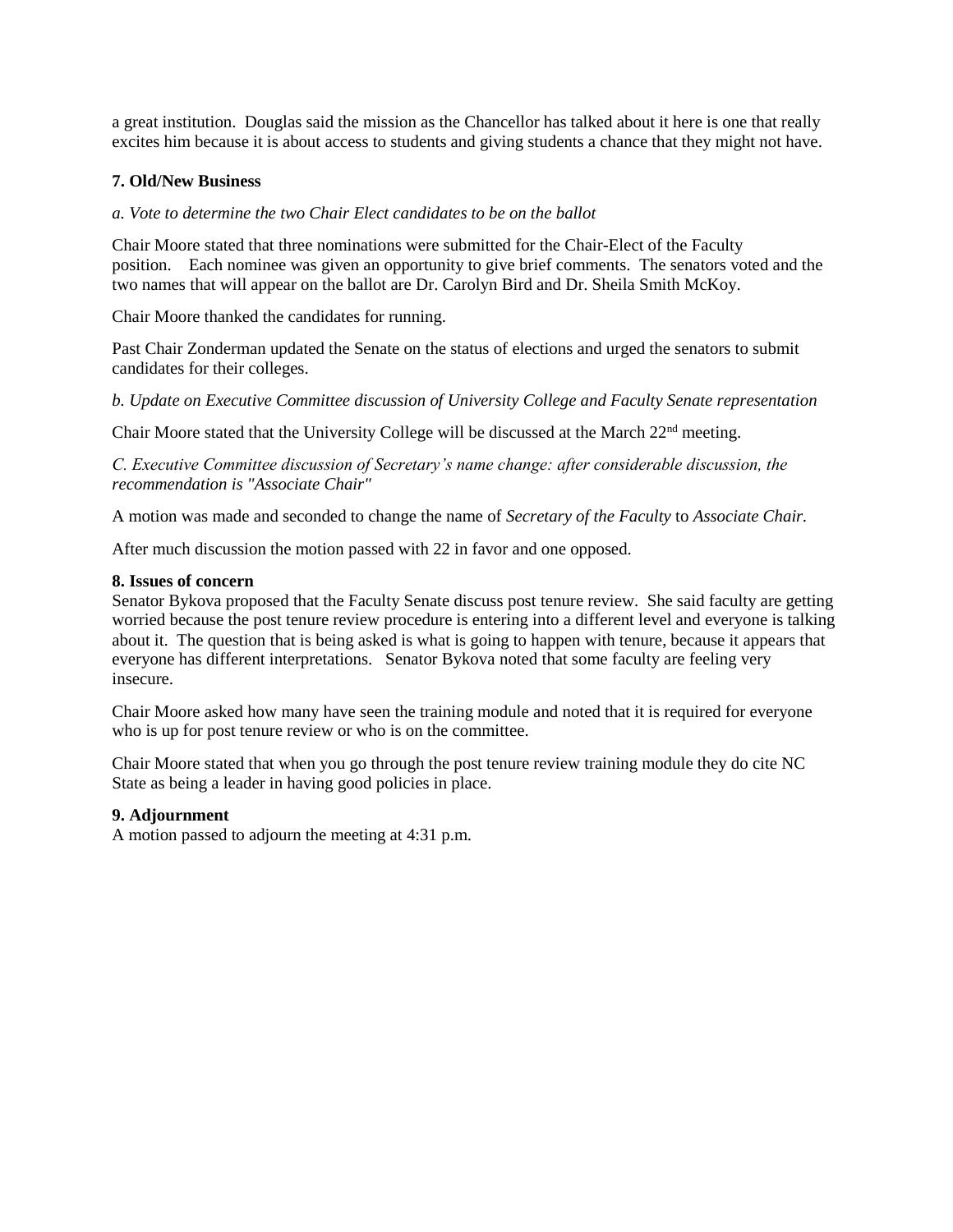### NORTH CAROLINA STATE UNIVERSITY

Minutes of the Faculty Senate

February 23, 2016

# **<u>Regular Meeting No. 11 of the 62 Session: Faculty Senate Chambers February 23, 2016</u>**

**Present:** Chair Moore, Immediate Past Chair Zonderman, Secretary Orcutt, Parliamentarian Lubischer, Provost Arden; Senators Ange-van Heugten, Argyropoulos, Auerbach, Banks, Bernhard, Bird, Bullock, Bykova, Byrnes, Cubbage, Fath, Fleisher, Gunter, Hergeth, Huffman, Laffitte, Porter, Sannes, Silverberg, Smith McKoy, Williams

**Excused:** Provost Arden; Senators Ash, Bartlett, Kathariou, Sotillo

**Absent: S**enators Davidian, Devetsikiotis, Moore, Pearce, Perros, Scearce, Smith, Spontak, Steer

G**uests:** Roy Baroff, Faculty Ombuds Office; Scott Douglass, Vice Chancellor, Finance and Administration; Marc Hoit, Vice Chancellor, Information Technology; Michael Mullen, Vice Chancellor and Dean, Academic Student Affairs

### **1. Call to Order**

Chair Moore, called the eleventh meeting of the sixty-second session of the NC State Faculty Senate to order at 3 p.m.

### **2. Introductory Remarks**

Chair Moore asked visitors to introduce themselves.

#### **3. Announcements**

Chair Moore announced that the General Faculty meeting is Tuesday, March 1, 2016 at 3 p.m. in the Coastal Ballroom. The speaker will be Mike Mullen, Vice Chancellor and Dean of Academic Student Affairs. He will give an update on Academic and Student Affairs and he will also discuss University College.

The Association of Retired Faculty is soliciting nominations for its William C. Friday Award for Distinguished Service in Retirement. Chair Moore noted that the award is for service and retirement activities that go beyond the continuation of ones prior professional career. Nominations should include a one page write-up of their background and accomplishments and up to ten pages of supported materials such as news articles, supporting letters, testimonies, or recent resume. Nominations will be accepted through Monday, March 7<sup>th</sup>.

# **4. Approval of the Minutes**

Secretary Orcutt called for approval of the minutes for the tenth meeting of the NC State Faculty Senate.

The minutes were approved as submitted.

# **5. Remarks from Mike Mullen**

On behalf of Provost Arden, Dr. Mike Mullen reported that there are two dean searches and a Vice Provost search in progress. The second interview for the College of Education Dean is nearing completion. There were four candidates and one dropped out. The committee will interview one last candidate next week and it should be making recommendations to the Provost within the next week or ten days.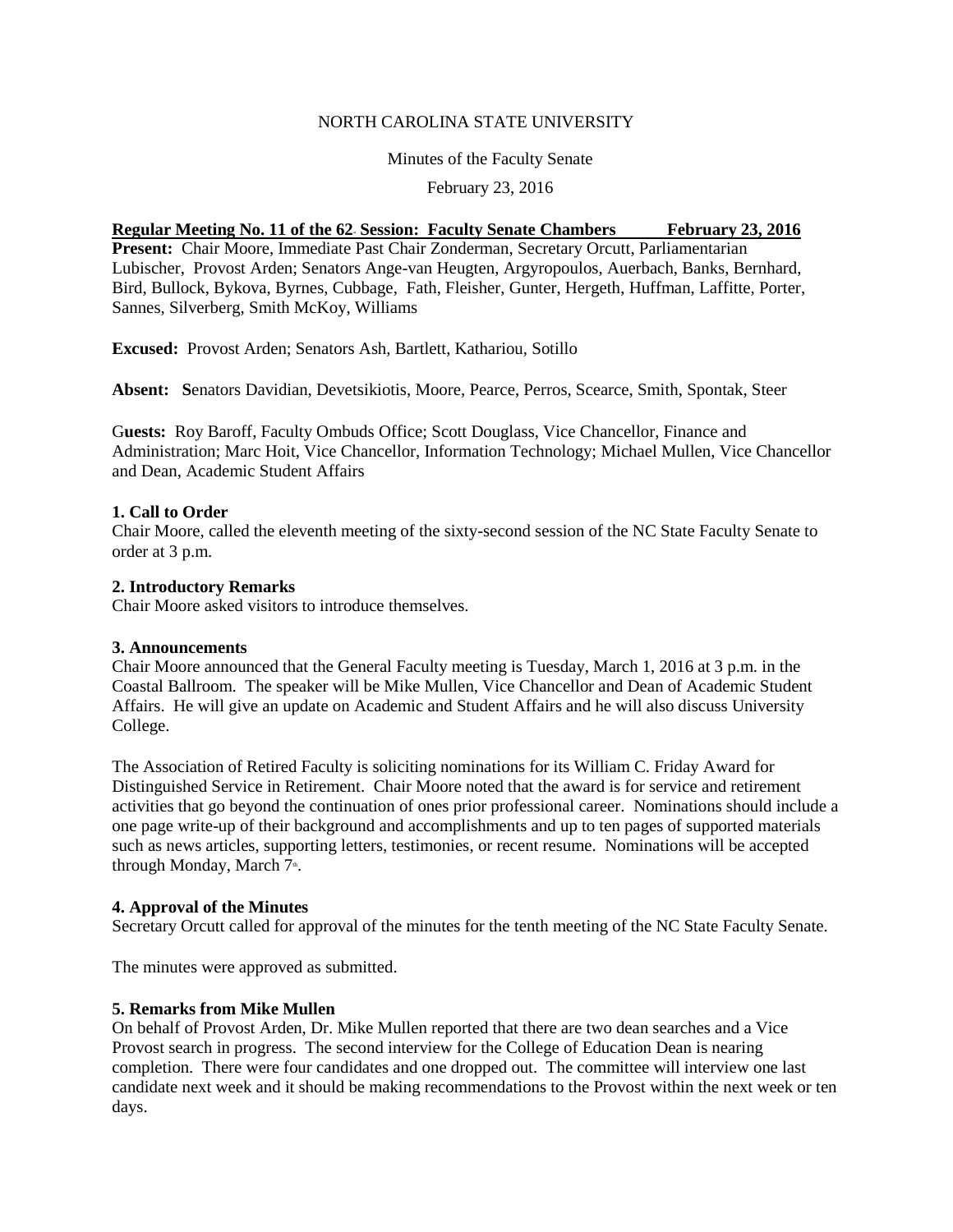The Nomination Committee for the Dean of the College of Design is scheduled to meet next week to recommend finalists for campus interviews to occur at the end of March and the first week of April.

The Nomination Committee for the Vice Provost for the Office of Institutional Equity and Diversity position is scheduled to recommend finalist for campus interviews to occur in mid-March.

Vice Chancellor Mullen reported that there are three five-year comprehensive leadership reviews occurring this semester. They include Vice Provost Alice Warren, Senior Vice Provost Louis Hunt, and Dean Martin-Vega from the College of Engineering.

Vice Chancellor Mullen reported that they are now looking to fill the position for the Associate Vice Provost for Accreditation and Assessment to try to stay on top of SACS, and that position will report to Duane Larick and will also be the SACS liaison.

### **6. Remarks from Scott Douglass, Vice Chancellor for Finance & Administration**

Vice Chancellor Scott Douglass stated that he has been here for six weeks and it has been a great start. Prior to coming to NC State he spent eight and a half years at the University of Delaware where he was the Executive Vice President/Treasurer of the University and CFO. Prior to that he was the VP of Finance at the University of Pennsylvania.

Vice Chancellor Douglass stated that when he arrived here he came thinking about North Carolina more in the form of what he had heard about it throughout the decades, about the incredible support from the state. When he arrived he found North Carolina to be a little different from what he had heard. He said it is going to be a challenging time. The thing that might give you some comfort is that many states when they are backing down on operating support have already backed down on capital support. One thing here that makes him very optimistic is that the state has a bond bill coming out on March 15<sup>th</sup> that includes two buildings for NC State. The other thing that makes him optimistic about NC State is that last year the university raised \$200 million in philanthropy from its donors. Douglas stated that for a state institution that is use to receiving a lot of funding from the state it is rare that you can convert that to getting private donors and alumni to step up. He said that is going to be crucial to our success going forward.

Vice Chancellor Douglass stated that he is very optimistic about what he sees. He thinks NC State is a great institution. The mission as the Chancellor has talked about it here is one that really excites him because it is about access to students and giving students a chance that they might not have.

#### *Questions and Comments*

#### *Senator Fleisher asked what the differential is for students here versus the University of Delaware.*

Vice Chancellor Douglass stated that the stated tuition for in-state students is \$12,000 and the actual tuition is \$4500. The tuition for out of state students is almost \$30,000; it is a very expensive institution for out of state students. If you look at the flagship institutions that it competes with, typically Maryland, Penn State, UCONN, that is about where the prices are at most of those places.

#### *When you hire, what weight do you give to experience in university finance and business administration and in private sector.*

Douglas stated that he thinks it is important for people to understand that universities are not corporations. At the Warden School, I was recruiting for people on both sides of that equation, some that came from businesses and some that came from universities. My comment always to both sets of folks was you may think this is a corporation but we are a university, and to the others it was you may think this is a university but we have to run like a business and it's the melding of those two things that I think is critical. I will say one thing, I'm sure there will be difference of opinions, but the issue that I have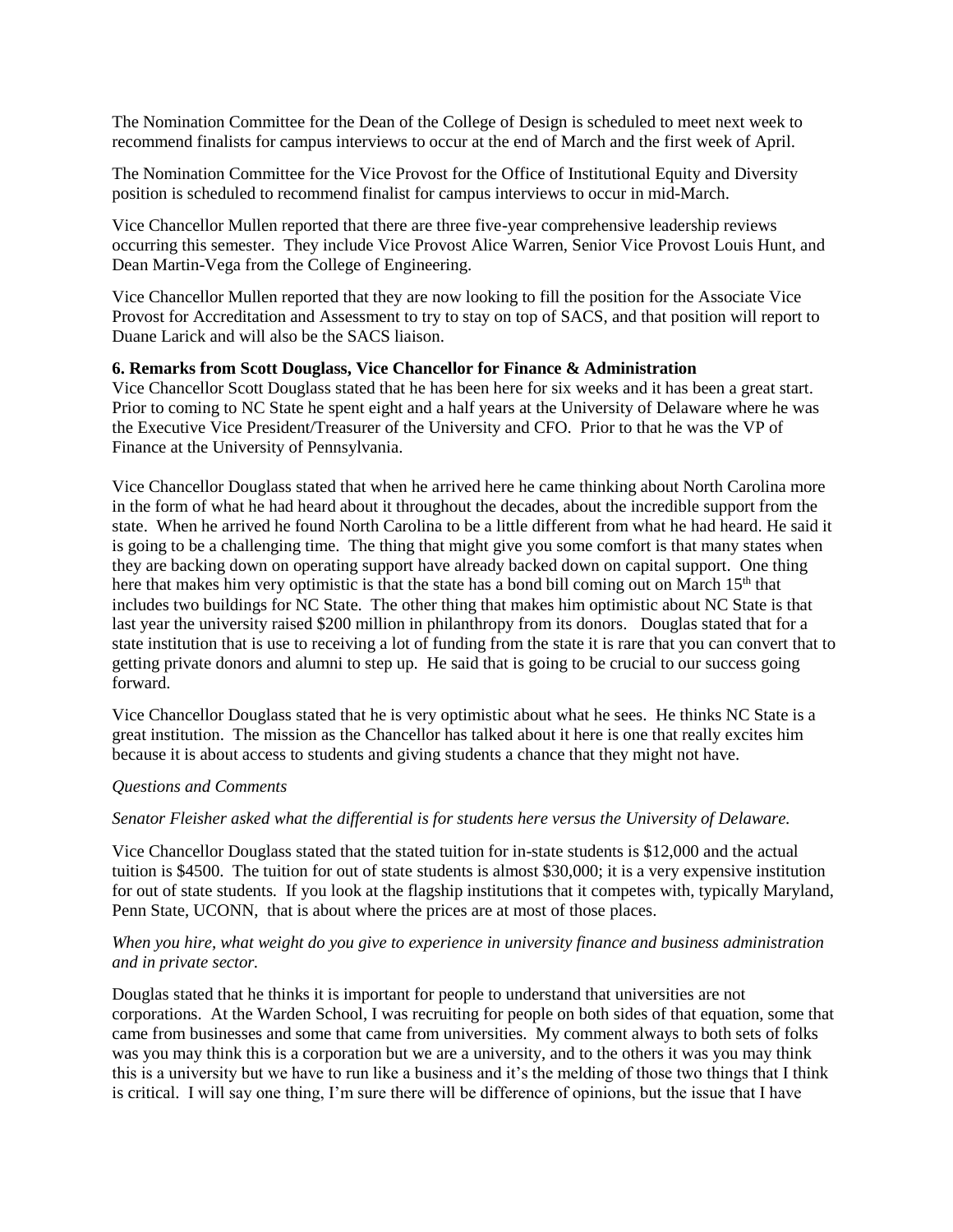always thought was, in some discussions I had at Penn State with the Trustees. I always wanted Penn to be an A+ academic institution and a B financial institution as opposed to an A+ financial institution and a B academic institution. We have got to figure out ways to do things that are different. It doesn't mean that we are going to benchmark to corporations, it doesn't mean we are going to break the law either. Having said all that I think we have got to be clever about what we do. I think we have to understand that universities, while they have to run at one level like a business, that doesn't mean that we have the values of a business.

*Senator Cubbage stated that he has had some experience in trying to hire people. "I understand the need that it is kind of a balance to making sure that you have descriptions for the individual or position that is narrow enough to hire someone who is not so broad that you are hiring someone unqualified. It's kind of at the point where you almost have to write a description for someone that you already know and if anyone is outside that specific description, you can no longer hire them, so I think we need to sort of rethink how rigidly we define every word in job descriptions as to how that would allow you to hire anyone, because we have gotten to the point where everything is rejected unless we preset all of the contents of the job description and this doesn't seem like the way a business or university should be run."*

Vice Chancellor Douglas stated that we are trying to attract and retain talent whether it is faculty or staff and he thinks that is the important thing to think about going forward.

*Senator Cubbage stated that we get lots of applicants but it's very hard to get one that actually qualifies for any particular job you might have, at least according to HR. We may think they are qualified but HR doesn't.* 

*Chair Moore stated that in her department they have the opposite problem.* 

*Senator Auerbach suggested that Vice Chancellor Douglass talk to a random selection of department heads at the point of the HR problem. He said we get a lot of useless back and forth work from HR and it's a waste of time and sometimes the delay aspect of it is harmful.* 

Vice Chancellor Douglass stated that when he interviewed here it was clear that people were unhappy with HR.

*You mentioned a couple of things about when you were in Pennsylvania and how you wanted to see it or be recognized. You also mentioned uniqueness and I would like to see how you bring those things together. Did you see something in this position where you thought that bringing your talents to NC State would really bring something unique or different?* 

Vice Chancellor Douglass said he doesn't know if it's different, but he saw a place that he thought was wildly exciting. "It's a place where when I was at the University of Delaware we had tried to mimic some of the things you had done with Centennial Campus and begun to have some success with that and that created some real opportunities, not only with our engineering school, but with our health science school and a lot of other schools at the university. I also saw a chancellor and a provost that I thought were very closely aligned who I could work for and would be excited about working with and I thought it was a place that had a mission that I could embrace. I felt like I could make a difference and I'm very excited about that. "

# **7. Old/New Business**

#### *a. Vote to determine the two Chair Elect candidates to be on the ballot*

Chair Moore stated that three nominations were submitted for the Chair-Elect of the Faculty position. Each nominee will be given an opportunity to give brief comments. After which the senators will vote and the two highest vote getters will appear on the ballot.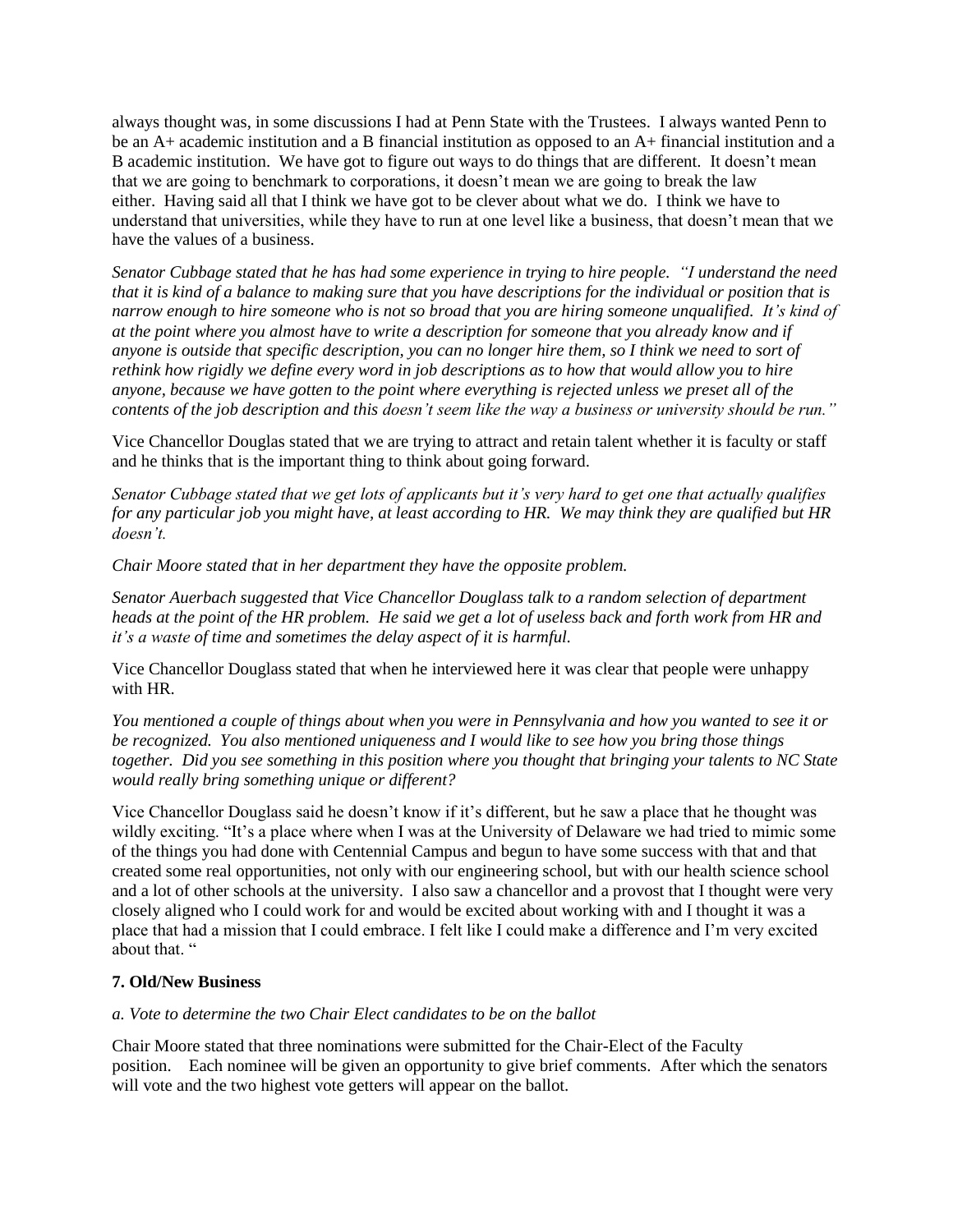# *Comments from Senator Carolyn Bird*

*I have seen the Faculty Senate do great work in collaboration with the administration and we have addressed some tough questions in an environment where senators could ask those questions and play devil's advocate. As chair I would like to see us continue that collaborative relationship with the administration and that open environment where people can ask those difficult questions and we can openly, amiably have thoughtful discussions about that. We don't know what issues we are going to face us in the coming years but I think if we have that kind of working relationship and that kind of environment that we have the best possibility for arriving at good solutions for faculty, students, and staff.* 

*We have also talked about making our work more widely known among the general faculty and I would like to be a part of continuing that effort to broadly engage the general faculty across campus.* 

# *Comments from Beth Wright Fath*

*I have mostly been teaching faculty at NC State. In the past couple of years I have had a lot more exposure with different committees and being here in the Faculty Senate. To echo some of what Senator Bird said, I think we have a really good relationship with the Provost and Chancellor, which is exciting. I like to be with smart innovative people who can make things happen. One thing I have learned about myself and my career is that I need to be somewhere where I can get good people together, make change happen, which I know it doesn't happen overnight. I think if we can just keep discussing and disagreeing respectfully and I think keeping our relationship with the Chancellor and Provost is going to be very important since we do have the unknown of Margaret Spellings. Thank you.* 

# *Comments from Sheila Smith McKoy*

*Both of these potential chair elects had great things to say about the work that we do here. I think we do good work as a sort of collaboratively contentious group of people who are really invested in seeing the university go in good directions. I'm probably more invested than most of you here since this is my alma mater and Raleigh is my home, so I know firsthand the great impact NC State University can have on our local community, what we can do nationally and internationally, which is also an interest of mine, and I think moving forward into this unknown terrain of a new president of the system, with the movement to really diversify across this country, with the movements like at the University of Missouri where students are really engaged in seeing transformation happen on campuses, we are really poised to do wonderful work here in the Faculty Senate. I'm new to this body and so I will have to tell you how impressed I have been with the personal commitment of the senators who are here on a regular basis, of the seriousness with which we have undertaken our work, and I appreciate that and I think moving forward with the next Chair-Elect I think we will be moving in a great direction because we do have people who are committed to being in the forefront of change at this university. Thank you very much.*

Chair Moore thanked the candidates for running.

Immediate Past Chair Zonderman updated the Senate on the status of elections and urged the senators to submit candidates for their colleges.

*b. Update on Executive Committee discussion of University College and Faculty Senate representation*

Chair Moore stated that the University College will be discussed at the March  $22<sup>nd</sup>$  meeting.

*C. Executive Committee discussion of Secretary's name change: after considerable discussion, the recommendation is "Associate Chair" (see Appendix B)* 

*Women faculty have stated on more than one occasion that they would not run for "Secretary" because of the title. Secretaries for this century have all been either men or librarians (or both). The concern is that*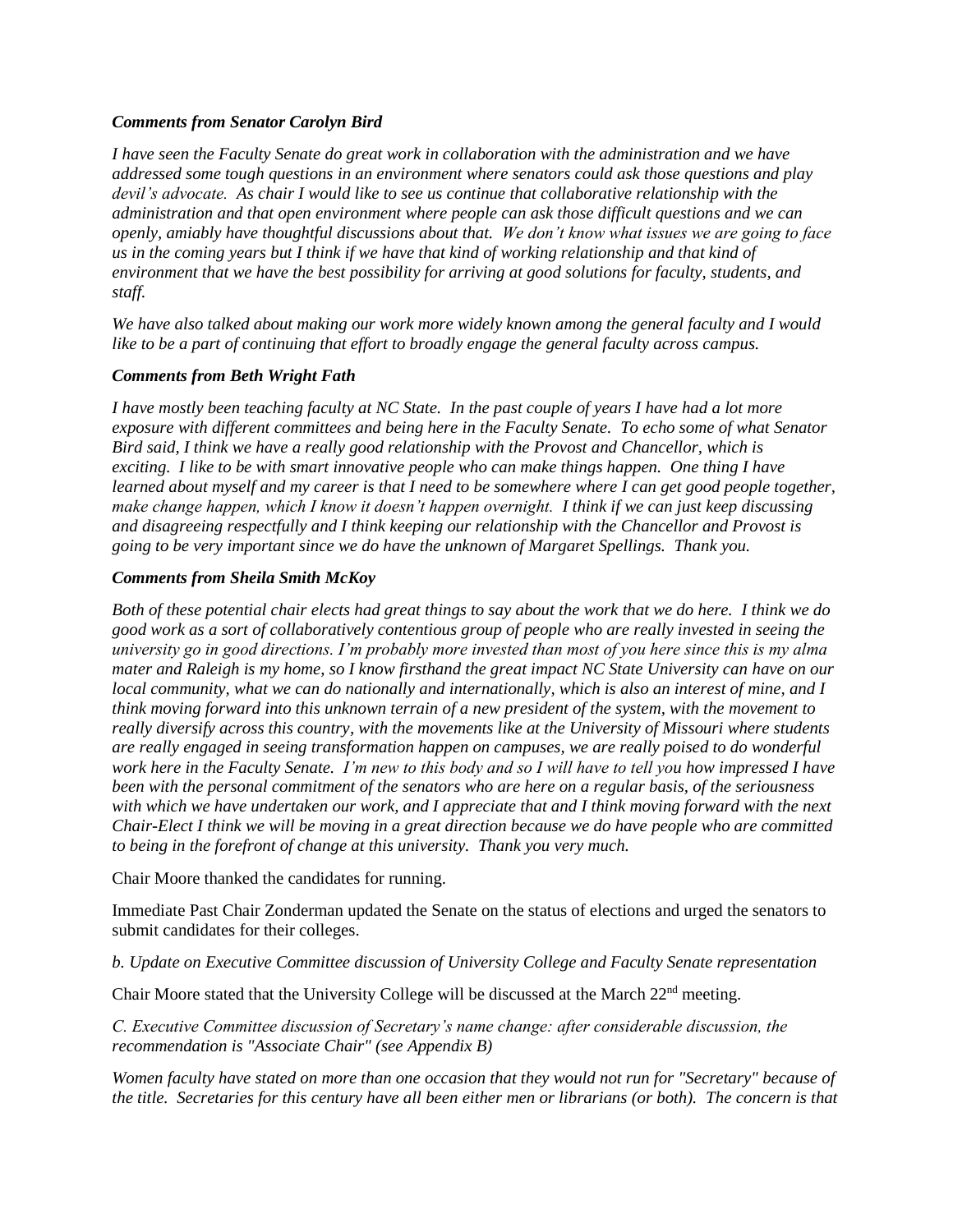*we may be missing out on providing leadership opportunities for women in the senate if they are not comfortable with the current title*

A motion was made and seconded to change the name of *Secretary of the Faculty* to *Associate Chair.* 

There was much discussion on the issue and the motion was made to change the title from Secretary of the Faculty to Associate Chair.

The motion passed with 22 in favor and one opposed.

#### **8. Issues of concern**

Senator Bykova proposed that the Faculty Senate discuss post tenure review. She said faculty are getting worried because the post tenure review procedure is entering into a different level and everyone is talking about it. She noted that four faculty have raised the same question. The question was, what is going to happen with tenure because it seems that everyone has different interpretations. She stated that we should probably work something out and go out and tell faculty what it is about. She stated that faculty are feeling very insecure now.

Chair Moore asked how many have seen the training module. It is required for everyone who is up for post tenure review or who is on the committee.

Chair Moore stated that the module came out and was sent to all the Faculty Senate Executive Committees in the system. The committees reviewed it and no one was happy with the module in its current form. Comments heard from the Faculty Senates in the entire system were:

- 1. It is way too long; it takes about 60 minutes when it should not take more than 15 or 20 minutes.
- 2. It is not aimed at the level that respects faculty who are at the level where they are involved in the post tenure review process.

What was sent by GA was that they didn't have time to change it so everyone is going to watch that module and then they are going to have a version 2.0 for next year.

Chair Moore said in regards to the training module, eventually everyone will have to do that.

Senator Argyropoulos stated that this is a good discussion. He said one thing he wants to express is, is it possible that we keep in our minds that we become vigilant about the PTR process and sometime next year at this time we collect some data and not simply be complacent. We simply need to be vigilant and for future chairs, in a year from now, let us ask that question.

Senator Bykova stated that one of the faculty's interpretations here is that we are forgetting about tenure and moving toward five-year contracts.

Chair Moore stated that that is part of a very lengthy discussion that the Senate had last year on post tenure review, so it is important to focus now on where we are and what could we change by having further discussions rather than having discussions for the sake of discussions.

Past Chair Zonderman agreed with Senator Argyropoulos' comments and suggested that this year, picking up on what Senator Bykova said, if other faculty are hearing specific questions or concerns I think it would be good if they send them to the Chair of the Faculty to be discussed in the Executive Committee, because if there are 20 people asking the same question, either they are misinformed, or what is going up from the Provost's Office is unclear, or maybe both. We need to know, and maybe then the Senate can respond. I very much agree that by the end of next year, I would like to see the data because if the data shows that deans are aligning with department heads and faculty committees that is great. If we are seeing huge fights and particularly in some colleges, then this is a real problem, but we will not know until we have data, because to predict without data doesn't make a lot of sense.